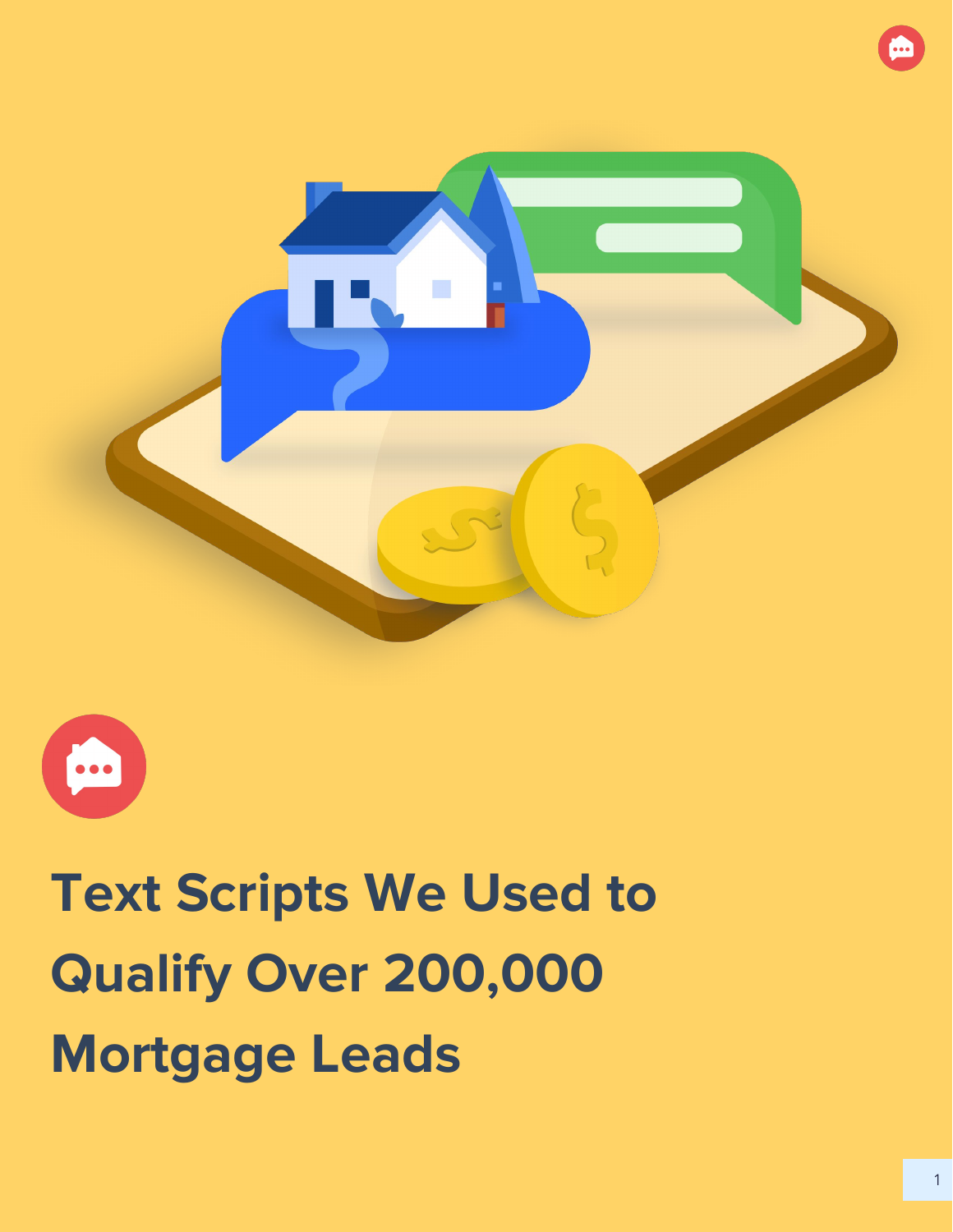Texting has become the preferred way of contact for the vast majority of online mortgage leads. But how do you know you are effectively communicating with your mortgage leads via text?

Here is the texting script we used to qualify over 200,000 mortgage and refinance leads.

- Your Friends at [Hire Aiva](https://www.hireaiva.com/?tp_src=lender-scripts-ebook)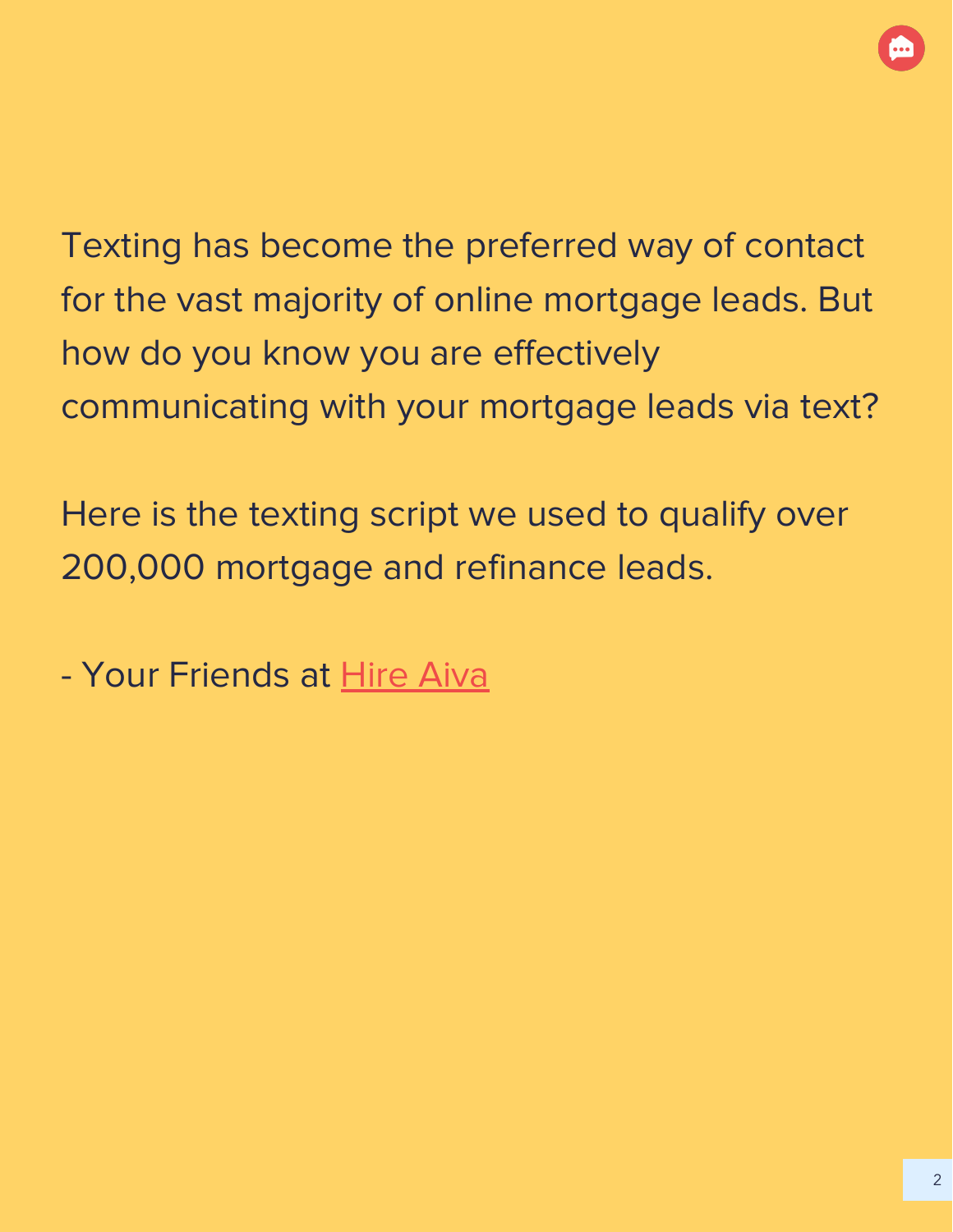## **Introduction**

Applying for a mortgage is often the most important part of the home buyer's journey and possibly the most cumbersome as well.

A common theme among successful lenders is the fact that all of them follow standardized scripts to communicate with leads.

While lead follow up is primarily associated with calling, texting has emerged as the most effective way to communicate with leads. Nearly 98% of text messages are opened which makes texting a powerful medium to communicate with all types of people, especially real estate leads!

In this guide, we share our mortgage lead qualification scripts, presented as real conversations (details modified for privacy), that you can use to qualify your online mortgage leads.

We have used these scripts to help more than 250 lenders qualify over 200,000 leads. We hope you will find these scripts useful in qualifying your mortgage leads as well!

Happy converting!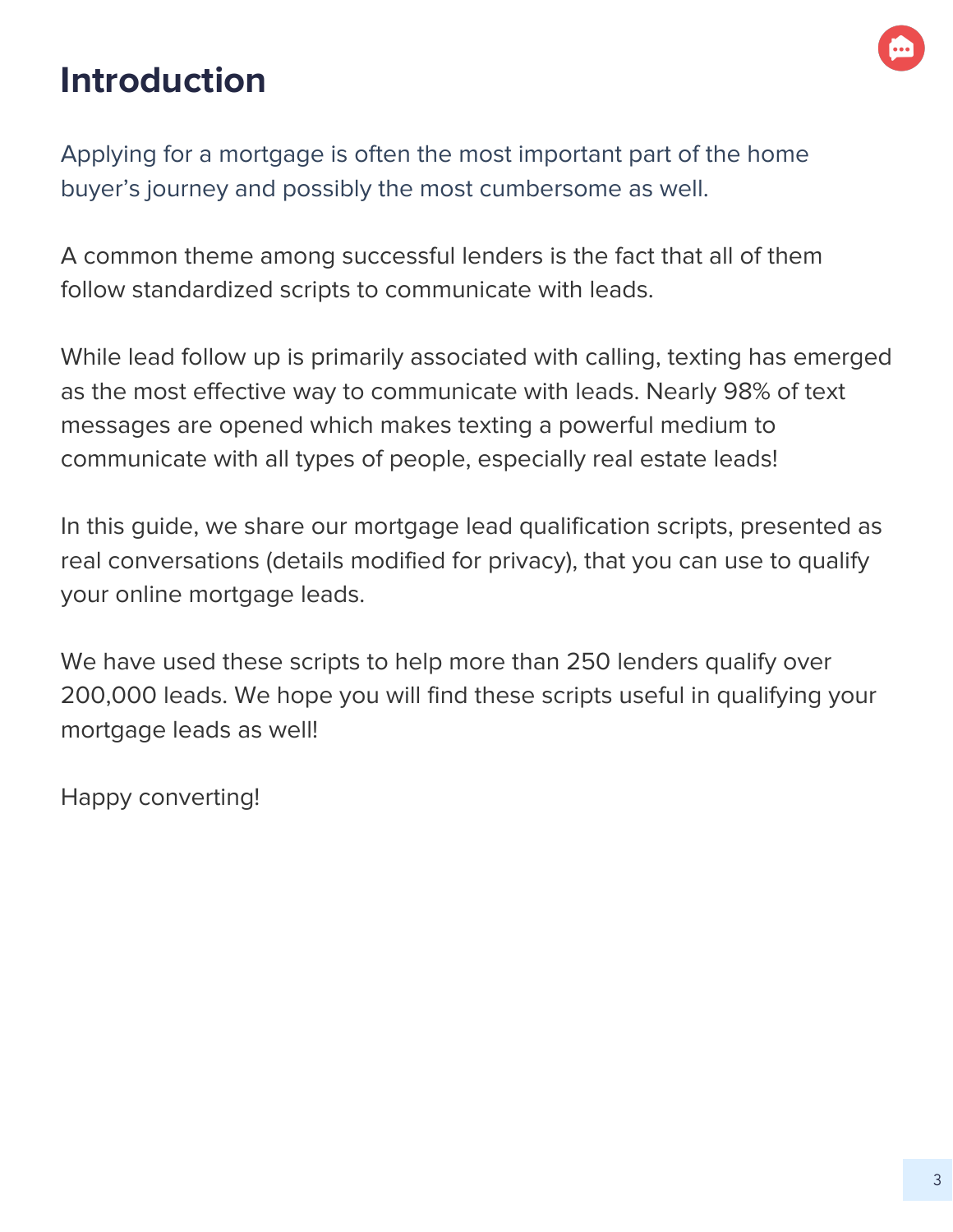## **Mortgage Text Script**

Hi Sarah! Aiva from Success Lending here, we received your inquiry on our site. Are you looking to finance your primary residence or an investment?

Hi AIva, looking at a mortgage for our new home

Got it! Are you a first time home buyer?

Yup, first time!

Exciting! Do you have any funds saved up for the down payment or will you need assistance with that and closing costs?

I believe so, we have around \$50k saved up

That's awesome! Do you know what your current FICO/credit score is? An estimate is fine!

Mint.com is telling us it's around 680

Really cool! Let me get a loan officer to contact you shortly! Here's a quick link to our online application you can start to save time if you'd like - bit.ly/SLApply

Thanks Aiva! You've been great  $\mathfrak V$